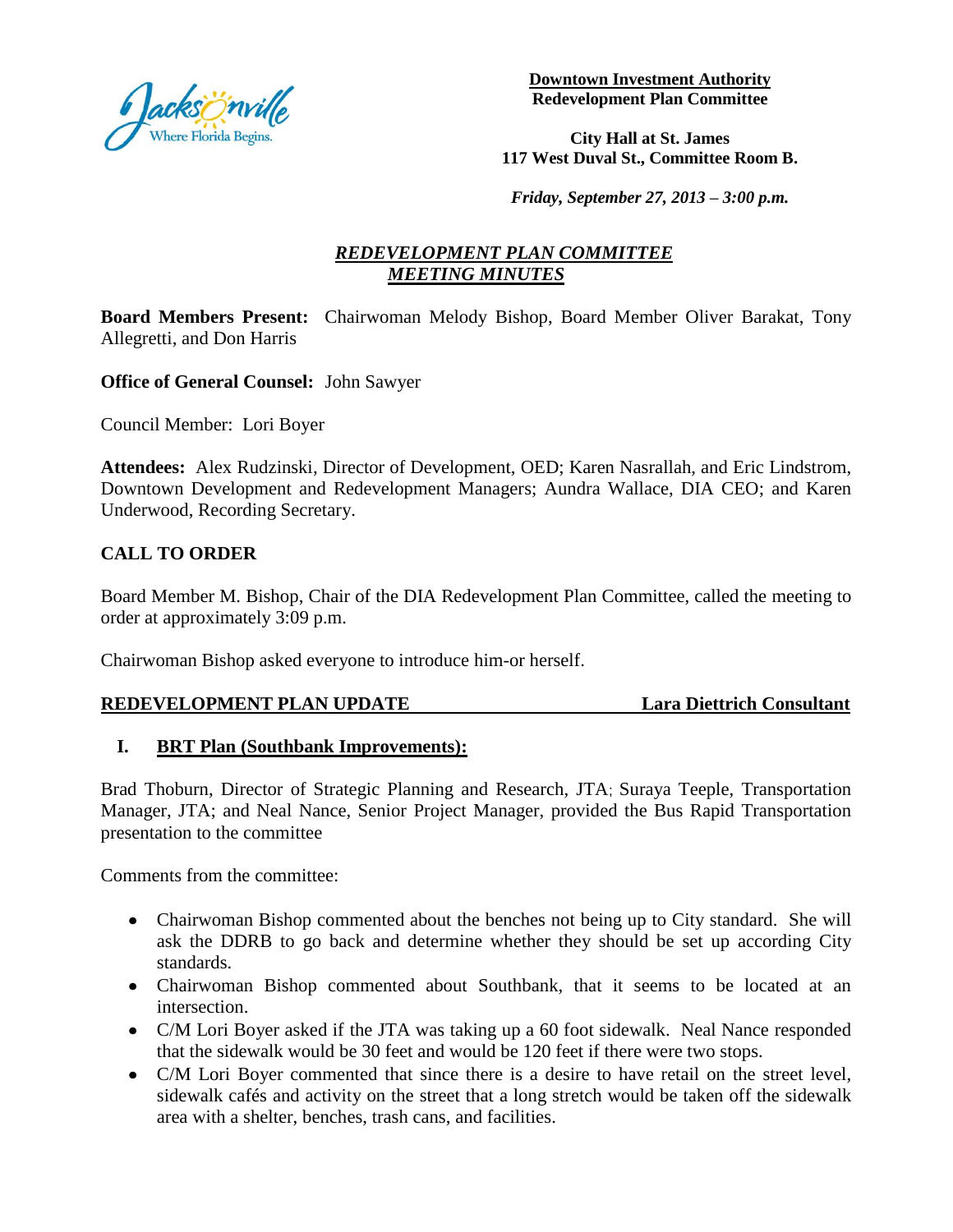Downtown Investment Authority Redevelopment Plan Committee September 27, 2013 Page 2 of 7

- C/M Lori Boyer questioned in terms of downtown, as to what the commercial usage was on the first floor in certain locations. Ms. Teeple responded that most are located next to buildings where there is activity. All of the stops have been examined and JTA has met with all of those businesses in the surrounding areas during the process.
- C/M Lori Boyer commented about identifying each stop with a visual picture as part of the package, showing what is there and what was the use of the adjacent property behind it.
- Chairwoman Bishop stated that she has concerns about trying to develop downtown as opposed to always keeping off-street parking with chain-link fences. In that regard, the
- Board would be interested in knowing in the future how those could be changed.

Chairwoman Bishop opened the floor for public comments for regarding the JTA.

• Carnell Oliver referenced a map and suggested the JTA focus on long-range plans, plans on how meet those needs on East Bay Street and those bus stops are needed.

Tony Robbins pointed out that this project will be presented at the DIA regular meeting on October 16, 2013. Lara Diettrich stated that a separate workshop would be held prior to the DIA regular Board meeting to discuss the project in full.

Board Member Allegretti asked if the board was going to meet with JTA to update them. Brad Thoburn responded that the JTA met with a smaller group previously. Board Member Allegretti stated that he felt better if the walk from Riverplace station to the new stop was a safe and familyfriendly experience.

Tony Robbins stated that the committee meetings are designed to offer updates and to receive ideas from the public about certain aspects of the Redevelopment Plan.

## **II. Strategy/Targets:**

Tony Robbins stated that the DIA could come in and have a visible result of an impact of downtown.

## **Past Strategy**

- Large-scale projects (i.e., Shipyards, new county courthouse, garages
- Scattershot, not cohesive or holistic, because downtown is so vast
- City process  $=$  to many chefs in the kitchen

## **Future Strategy**

- Continue talking about projects and start talking about places
- Concentrate on where money is being invested today.
- Focus on incentives, loan programs, subsidies, and even program funding
- IBM Report, "Epicenter of Growth"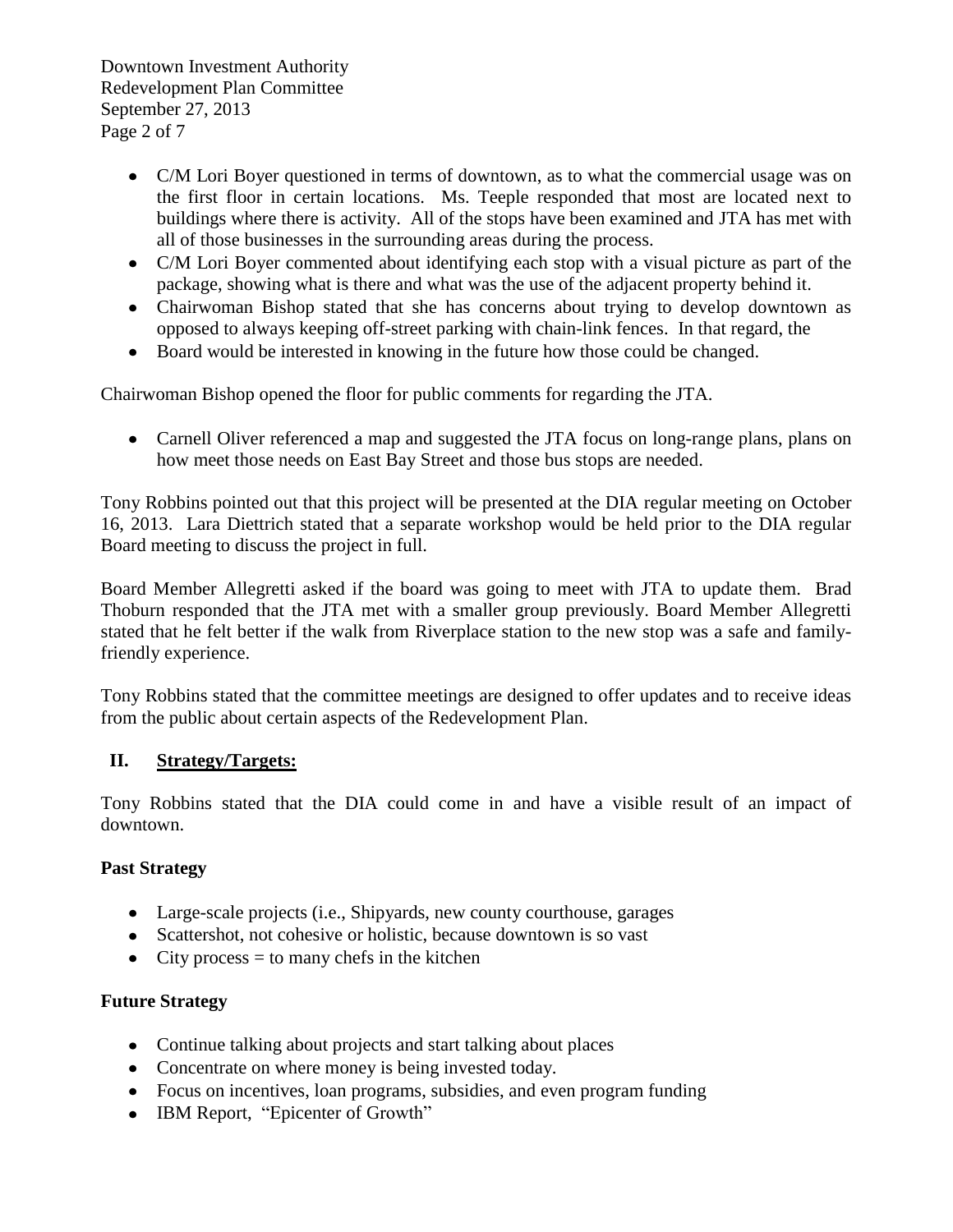Downtown Investment Authority Redevelopment Plan Committee September 27, 2013 Page 3 of 7

# **Downtown Housing is Key**

Adding a vibrant critical mass of residents will help solidify downtown's position as a center of commerce, tourism, and the arts.

- Target the millennial generation
- Investigate progressive micro-loft housing
- Interesting and more livable alternatives to the suburbs will lead to other forms of growth.

## **Targets**

- 1. Inviting the public realm for all greater Jax to enjoy downtown and the river
- 2. Attractive housing alternatives leading to an increase in downtown residents
- 3. Supporting existing DT businesses to foster greater services for residents
- 4. Increasing downtown assessed (taxable) value
- 5. Decreasing total downtown vacant buildings
- 6. Increasing total downtown employees

# **III. Near-Term Projects**

## **Inviting the Public Realm**

## **Green up Hemming Plaza (2006 Plan)**

- Program more interaction with the river (kayaking, riverboat ecological tour, passive parks on riverfront)
- Permit outdoor seating throughout the Core
- Wayfinding and landscape augmentation for the Southbank Riverwalk
- Weekday programming at Hemming Plaza, weekend at the Landing.

Board Member Harris asked Mr. Robbins and Mrs. Diettrich if they attended the chamber trip in Charlotte. They responded they did not. Board Member Harris stated that everything that has been presented that the DIA is doing has already taken place in Charlotte, NC. Mr. Robbins responded that there would be several representatives bringing information back from the trip.

Aundra Wallace commented that more would be shared from the public at this meeting.

Lara Diettrich explained micro-lofts. There is a lot of movement in urban, metropolitan areas concerning micro-lofts. Micro lofts are very small square footage types of lofts that are in highdensity urban dwelling. The lofts are efficiently planned, much smaller, very space oriented, and at a much more affordable rate.

### **Beautification of Key Streets**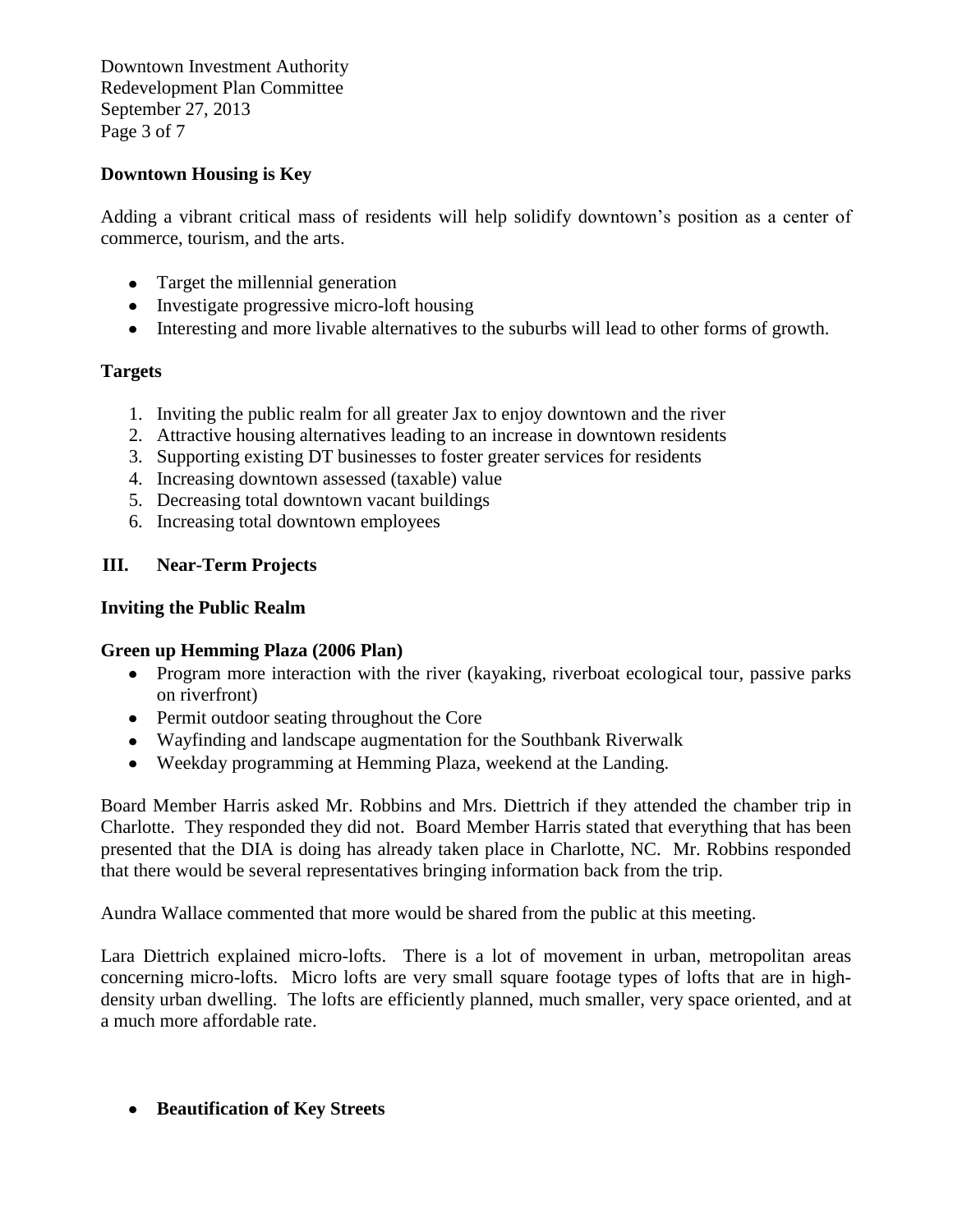Downtown Investment Authority Redevelopment Plan Committee September 27, 2013 Page 4 of 7

### **Attractive Housing Alternatives**

### **Support Existing DT Businesses**

Chairwoman Bishop noted that the Board needs to understand what the pedestrian connection is and what transit is available.

Mrs. Diettrich referenced the JTA BRT presentation and commented that the Bay Street entertainment district was missing from the discussion.

Board Member Barakat added that he was excited that so many people were in the audience and ready to hear what they have to say. Secondly, he agrees with Tony and Lara indicating that the board needs to focus on serious resources. Funding should be in one of two definitive areas. He mentioned that all of the incentive policies, capital improvement projects, and events are dispersed in one or two areas. He encouraged focusing on one or two areas within the next three to four years. Lara Diettrich responded that they have been in communication with DVI.

Board Member Harris stated that the board should look very hard at the transportation core because so many different areas that are not connected could make an impact. Many assets need to be enhanced. The DIA needs to identify what are the best areas regarding transportation.

Aundra Wallace asked the committee why we need Brooklyn/Riverside. He stated that Brooklyn was needed because they have the financial comparables that can help the board in the other areas of our city in the urban core.

Council Member Boyer shared two general thoughts. She mentioned infrastructure issues faced regarding the wide, one-way, and fast traffic should be implemented by the City. The downtown master plan receives a lot of negative comments but that happened in response to a negotiation of an agreement over Florida Georgia. In reference to the infrastructure there needs to be somebody looking at that from a broader prospective of what the impact is.

Chairwoman Bishop noted that the reversible lane was one of the items of the initial action plan.

Council Member Boyer commented to Aundra Wallace and Chairwoman Bishop that when getting into the businesses investment plan, when discussing Brooklyn from a development prospective, when there is an area that is hot; you do not need to incentivize the next development as much. Aundra Wallace responded that you allow and keep inducing Brooklyn to do exactly what it is doing. He stated that there are different developers that would do a neighborhood of a downtown type because it fits with their business model.

Council Member Boyer commented that when getting into developing the plans, develop a separate Southbank plan and a separate Northbank plan. Tony Robbins responded that they are currently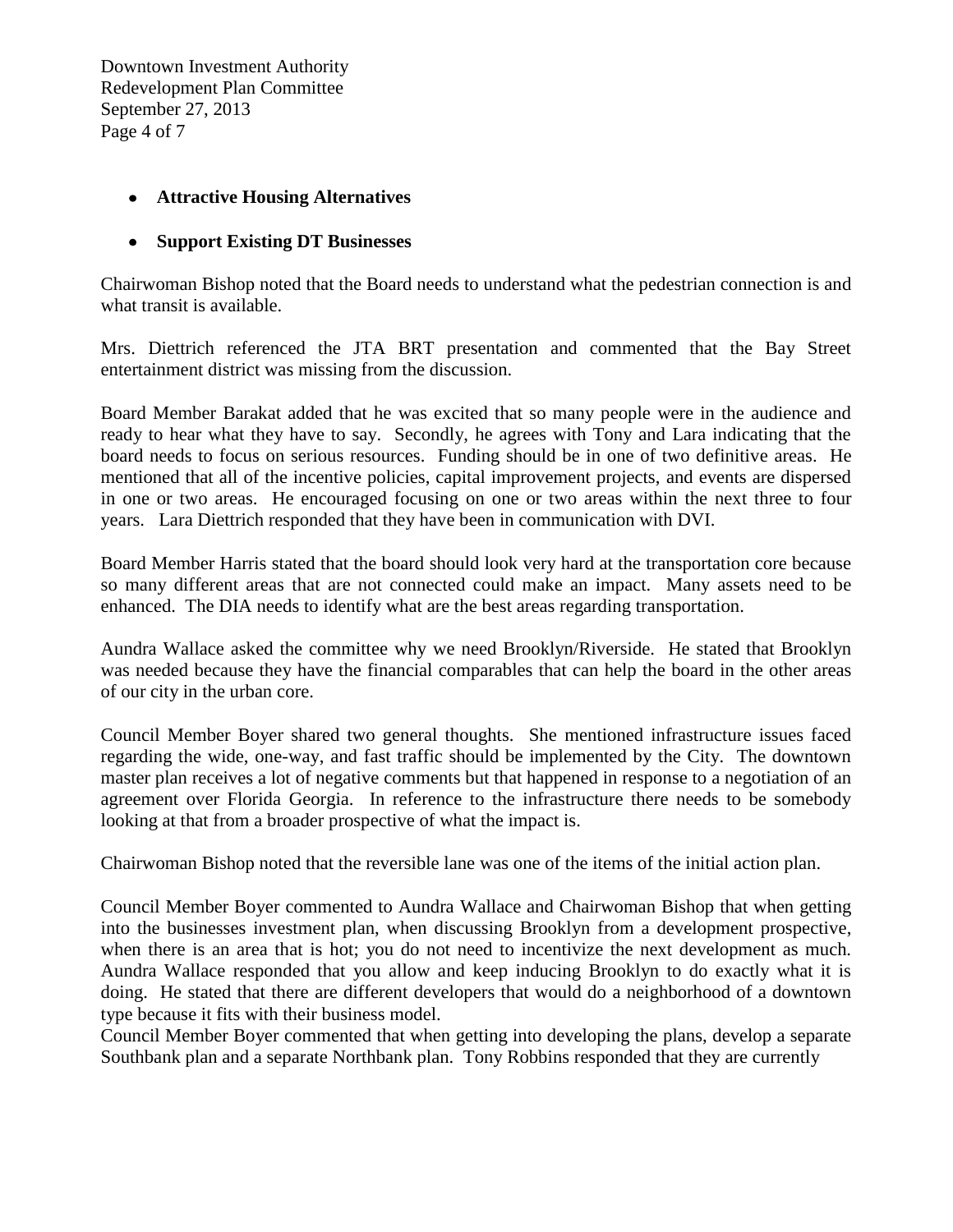Downtown Investment Authority Redevelopment Plan Committee September 27, 2013 Page 5 of 7

doing that. Lara Diettrich pointed out legally there will be three because there are three TIF districts.

Jim Catlett concurred with Aundra Wallace and added, if acting as a public land developer you have to look at it if as if you own the whole thing, that you own the right and responsibility from the Mayor and City Council to develop it

### **Committee and Citizen Comments:**

Bruce Fouraker submitted seven ideas for consideration (see attachment)

Barbara Ketchum: Late Bloomers Garden Club has a plan similar to what is being discussed at the meeting calling for uniformity of beatification efforts from City Hall to the river and from the Times Union Center for the Performing Arts to the Hyatt Regency. She suggested promoting a café culture with wide sidewalks with outdoor seating.

Jennifer-Hewett-Apperson: DVI agrees with the direction the consultant is proposing. She stated that there needs to be a focus on a walkable Core. The plan should not ignore incentives for historic preservation.

Alexander Safakis: There are many good ideas from the recent Chamber trip to Charlotte. As a private investor, he needs the DIA to set a plan (and make sure they follow it) so he knows when he is going to invest. Brooklyn and Springfield are moving along fine on their own. Downtown needs City assistance. The Plan should focus on the river.

Jennifer Jones: Not impressed with JTA's, "Max" brand for the BRT. Need to work towards health and wellness. Move the jail, support a trolley.

Carnell Oliver: Supports the use of history in New Orleans with horse and carriage rides. Festivals and programming should reflect a city of cultural diversity (i.e., different nationalities).

Dane Beard: Dream big. Three financial resources: (1) amend/extend the Better Jax Plan (make it better); (2) look at Miami-Dade County Homeless Trust which utilizes a 1% tax on food and beverage for and indigent fund. (3) Get great elementary, middle and high schools downtown.

Alex Safakis; Diversity is a huge catalyst that encourages growth, attracts younger generation. As for homeless, it makes no sense to care for them at a location on the most expensive real estate downtown.

Shannon Nazworth: Interested in how redevelopment can combat homelessness. City, non-profits, and service providers can collectively deal with the homeless problem.

Tony Robbins informed the board that this focus was on a short-term and that the eventual plan does have a long-range goal as well.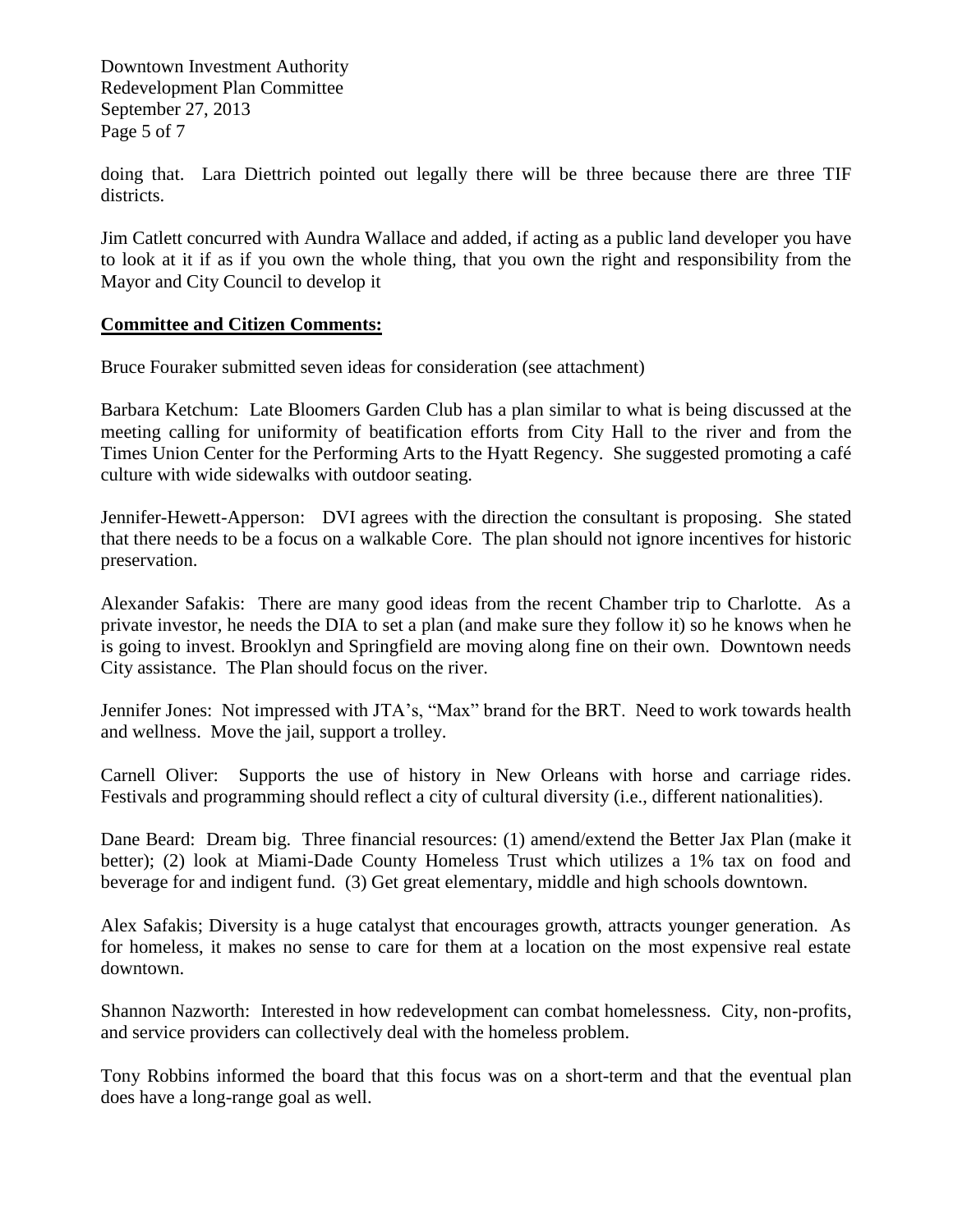Downtown Investment Authority Redevelopment Plan Committee September 27, 2013 Page 6 of 7

Board Member Barakat stated that the DIA has not solved the homeless transit issue. He suggested a three- to five-year plan or to have some kind of mutual event with the folks that are currently redeveloping downtown.

Board Member Harris mentioned that a trolley would be beneficial at some of the action points in Jacksonville to bring them back to the core.

Tony Robbins stated that next month is National Community Planning month and the team is launching a community outreach. He stated that the board should have a specific focus on the Northbank versus the Southbank

Mr. Wallace wanted a show of hands from the audience if the format was helpful for receiving input into what the DIA is proposing to be done. Alex Safakis stated that he preferred how it was done in Charlotte where the board would sit at the head of the table and a moderator would go around and select more input. Lara Diettrich stated that the forums would be in that format in the future.

Council Member Boyer commented regarding some of the new audience that participated in Charlotte. She stated that one of the reasons the format is different here is because of the Sunshine Law.

Lara Diettrich stated that the DIA has two hats they are wearing: (1), community redevelopment agencies that manage and allocate the TIF funds, but then also go beyond that into the same boundaries. (2), In addition to the TIF, the sky is the limit on grants, loans and incentives.

Council Member Boyer commented that she attended the ULI Tour in Springfield yesterday afternoon. Locating in an Enterprise Zone, which is downtown, is an incentive. There are many incentives out there and the DIA is not presenting an array of those to people.

Board Member Barakat wanted to make sure all of the comments from the public would be submitted to the board. Mr. Robbins responded that they would commit to having a draft format by Monday.

Aundra Wallace will call a special meeting regarding the Bus Rapid Transportation Study. The issue has to be addressed in the particular plan.

## **ADJOURNMENT**

There being no further business, Chairwoman Bishop adjourned the meeting at approximately 5:08 p.m.